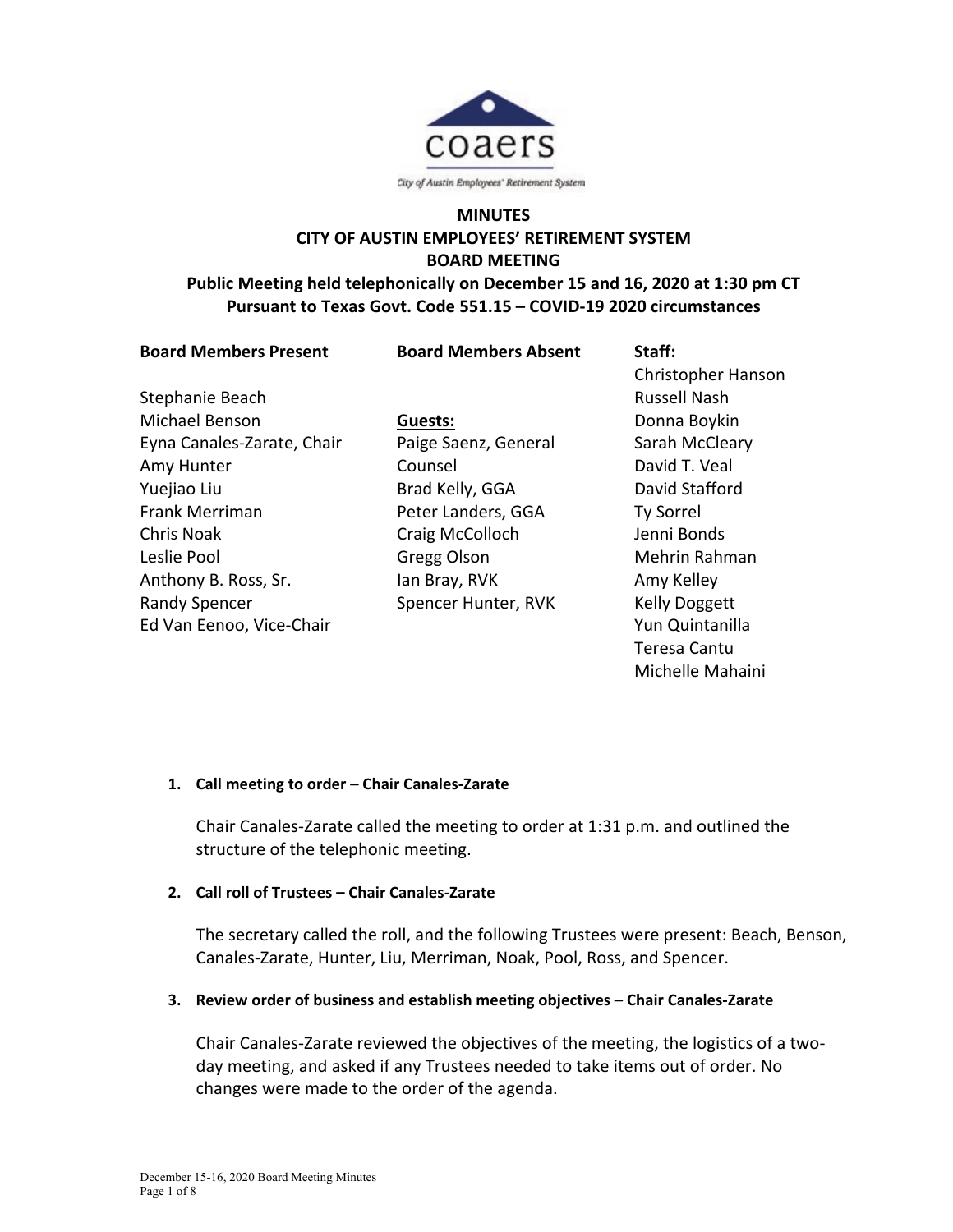*Mr. Van Eenoo arrived at 1:40 p.m.*

# **4. Receive System member and public comments – Chair Canales-Zarate**

Chair Canales-Zarate asked if there were any visitors who wished to make a public comment. There were none.

Chair Canales-Zarate returned to this agenda item on Day Two, then proceeded with agenda item #12.

# **5. Receive reports on the following Board administrative matters including – Chair Canales-Zarate:**

- **a. Ethics policy disclosure statements**
- **b. Reports from Committees**
	- **i. Investments Committee**
	- **ii. Policy Committee**
	- **iii. Benefits and Services Committee**
	- **iv. Disability Committee**
	- **v. Audit and Risk Committee**

# *Staff Declarations:*

Michelle Mahaini declared attendance at the TSLC E-records conference online and the ARMA Annual InfoCon keynote events online.

## *Trustee Declarations:*

Chris Noak declared a virtual meeting with Tommy Romero of Fisher Investments.

Chair Canales-Zarate noted the presence of the reports and encouraged Trustees with any questions to reach out to Staff.

## **6. Consent items – Chair Canales-Zarate:**

**All of the following items may be acted upon by one motion. No separate discussion or action on any of the items is necessary unless desired by a Trustee.**

- **a. September 22, 2020 Board meeting minutes**
- **b. October 20, 2020 Board workshop minutes**
- **c. Ratification, confirmation, and approval of June, July, August, and September 2020 retirements**
- **d. Ratification, confirmation, and approval of Disability Committee recommendation on disability application #2009**

Mr. Ed Van Eenoo moved to approve the consent agenda as presented. Ms. Stephanie Beach seconded, and the motion passed unanimously. Mr. Benson indicated that as his own retirement was included in 6C, he would recuse himself from voting on that portion of the agenda item but voted yes on 6A, 6B, and 6D.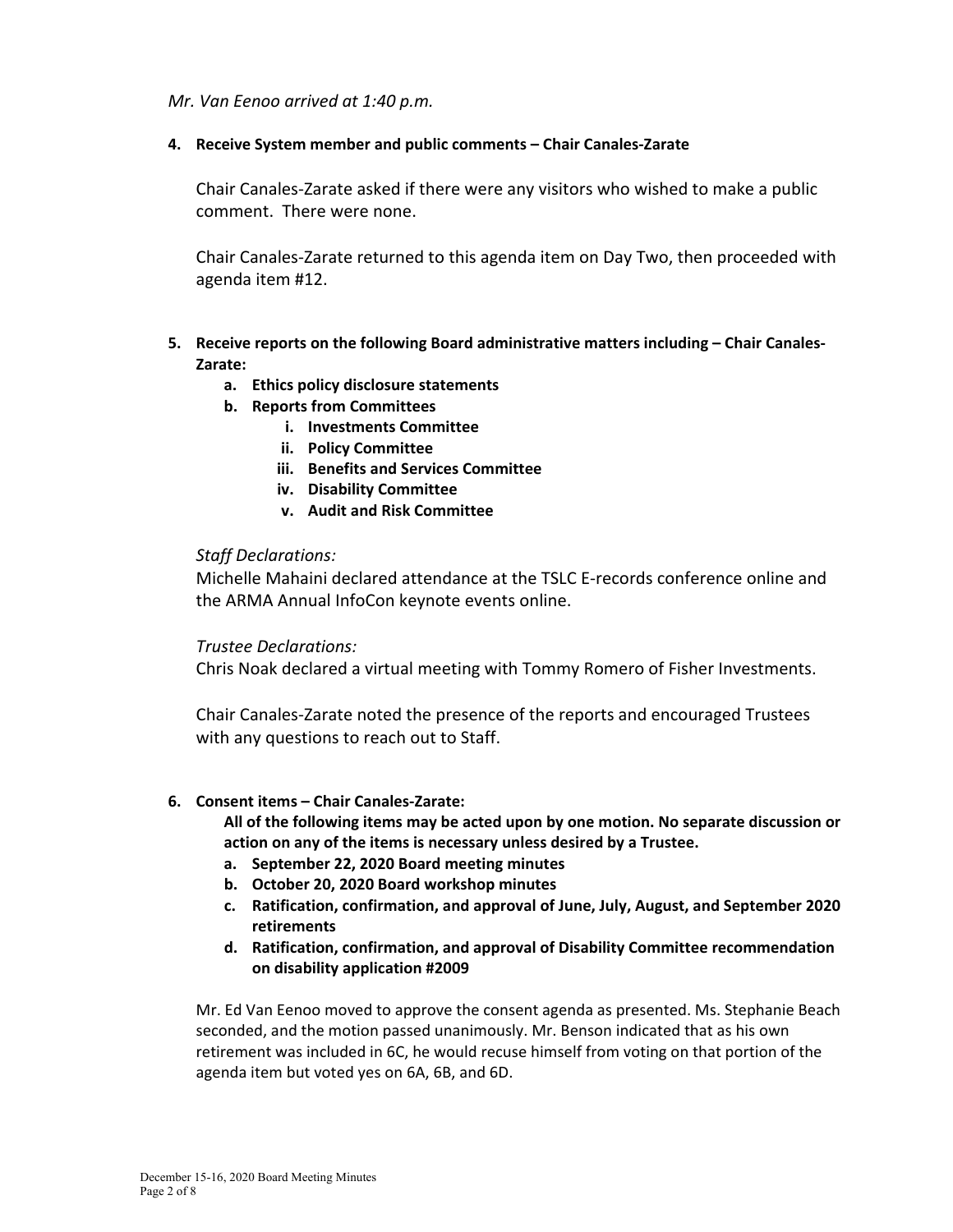- **7. Certification of election results as announced by the Nominating and Election Committee – Russell Nash**
	- **a. Active Member Place 6 – Craig McColloch, Committee Chair**
	- **b. Retired Member Place 10 – Gregg Olson, Committee Chair**

Mr. Russell Nash provided election statistics and thanked the members of the Nominating and Election Committee for their work. Mr. Nash introduced the Chair of the Committee for Active Member Place 6, Mr. Craig McColloch, who announced the results of the election as follows: Brad Sinclair received 450 votes, Daniel Owens received 246 votes, Lauren Wynn received 205 votes, Abdul Mohammad received 90 votes, Kaz Wojtewcz received 67 votes, Jay Heinrich received 24 votes, and there was 1 write-in ballot received. Of the 1,090 processed ballots, 772 were online and 318 were paper. Mr. Sinclair was named the apparent winner of Place 6.

Mr. Nash introduced the Chair of the Committee for Retired Member Place 10, Mr. Gregg Olson, who announced the results of the election as follows: Michael Benson received 716 votes, Francine Gertz received 344 votes, Kay Guedea received 212 votes, Melanie Miller received 192 votes, Franklin Houston received 129 votes, and there were 4 write-in ballots received. Of the 1,609 processed ballots, 699 were online and 910 were paper. Mr. Benson was named the apparent winner of Place 10.

Ms. Leslie Pool moved to declare the official winners as reported by the Nominating and Election Committees. Mr. Anthony Ross seconded, and the motion passed unanimously.

# **8. Discuss and consider governance effectiveness assessment from Global Governance Advisors – Brad Kelly and Peter Landers, GGA**

Mr. Brad Kelly presented the initial results of the COAERS governance effectiveness assessment. Trustees discussed the findings and methods to begin implementation of recommendations.

*Trustees took a break from 3:34 pm to 3:45 pm*

## **9. Conduct annual Board self-evaluation – Chair Canales-Zarate**

Trustees discussed the strengths and weaknesses of the Board during 2020. Topics included how the Board could think more strategically, prepare Trustees for leadership positions, improve relationships within the bounds of the Open Meetings Act, and how to institutionalize board practices.

## **10. Policy Committee**

## **a. Discuss and consider Policy Committee Charter – Christopher Hanson**

Mr. Hanson presented the proposed Policy Committee charter, which he noted was revised to reflect current Committee practices and Board policy.

Mr. Chris Noak moved to approve the charter as presented. Ms. Stephanie Beach seconded, and the motion passed unanimously.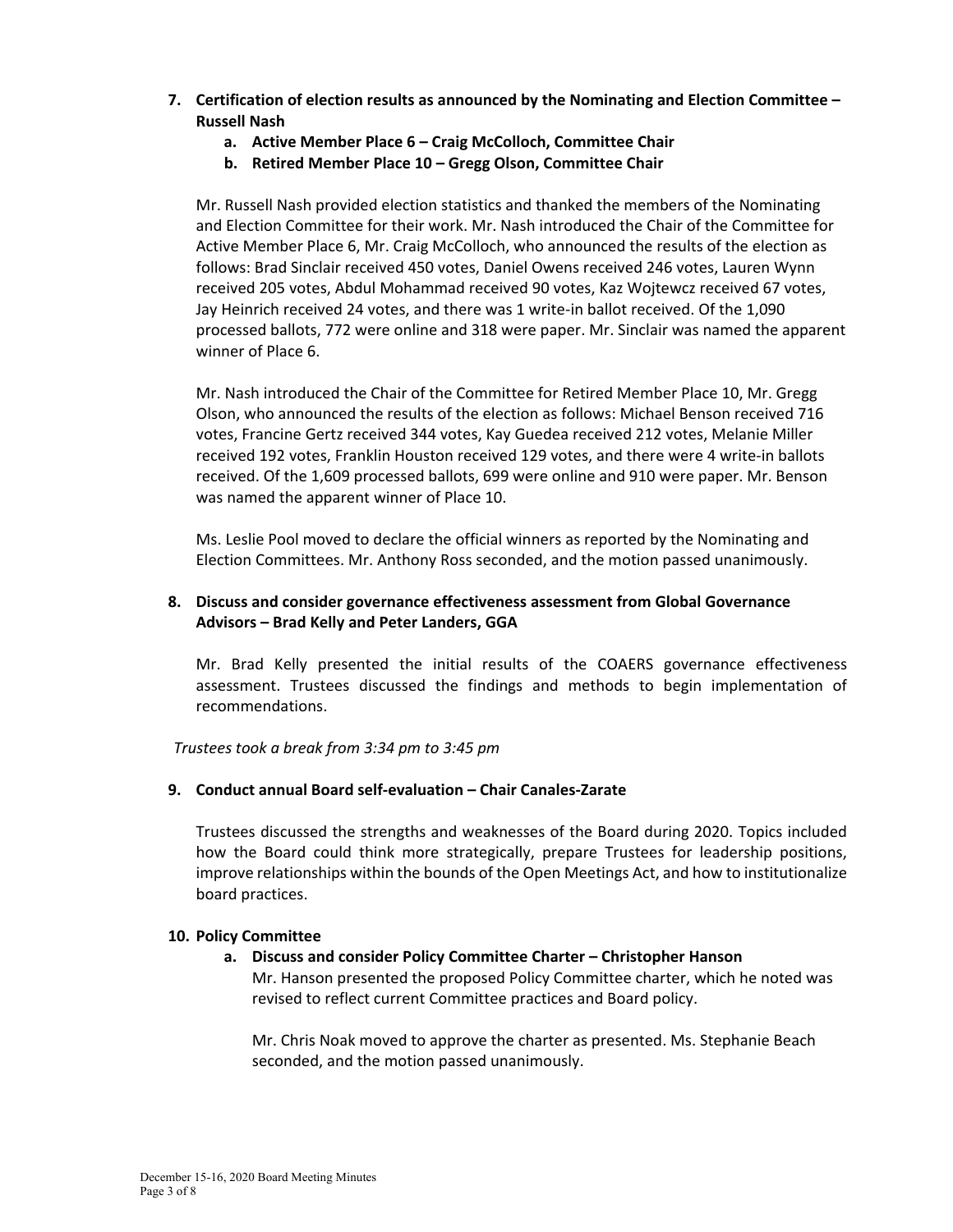#### **b. Discuss and consider Board Bylaws – Christopher Hanson**

Mr. Hanson presented the Board Bylaws reflecting changes suggested at the last Policy Committee meeting. He reported that the major proposed change related to a new process for the nomination of the Board Chair and Vice-Chair positions.

Mr. Noak moved to approve the Board Bylaws as presented. Ms. Yuejiao Liu seconded, and the motion passed unanimously.

#### **c. Discuss and consider Code of Ethics – Christopher Hanson**

Mr. Hanson presented revisions to the Code of Ethics to include direct language regarding conflicts related to personal investments.

Ms. Amy Hunter moved to approve the Code of Ethics as presented. Mr. Randy Spencer seconded, and the motion passed unanimously.

# **d. Discuss and consider engagement letters from legal service providers – Christopher Hanson**

Mr. Hanson noted that the Policy Committee had directed Staff to seek engagement letters from outside legal firms that provide legal counsel to Texas public retirement systems.

Mr. Noak moved to approve the engagement letters with Jackson Walker and Locke Lord. Ms. Liu seconded, and the motion passed unanimously.

#### **11. Audit and Risk Committee**

## **a. Discuss and consider Audit and Risk Committee charter – Christopher Hanson**

Mr. Hanson reported that the Audit and Risk Committee reviewed its charter for its three-year review and that the Committee recommended adopting it with no changes.

Ms. Pool moved to approve the Audit and Risk Committee charter as presented. Mr. Anthony Ross seconded, and the motion passed unanimously.

#### **b. Discuss and consider risk management system – Christopher Hanson**

Mr. Hanson presented the risk management system that categorizes risks and mitigation activities. He discussed how the system was designed to be constantly evolving and will require regular review to capture the changing risk landscape. He noted that Staff had made all requested changes by the Audit and Risk Committee.

Mr. Noak moved to approve COAERS' risk management system. Ms. Beach seconded, and the motion passed unanimously.

#### **c. Discuss and consider 2021 administrative budget – Christopher Hanson**

Mr. Hanson presented the 2021 administrative budget and noted that total proposed expenditures were level with 2020 budgeted expenses. He reported that the budget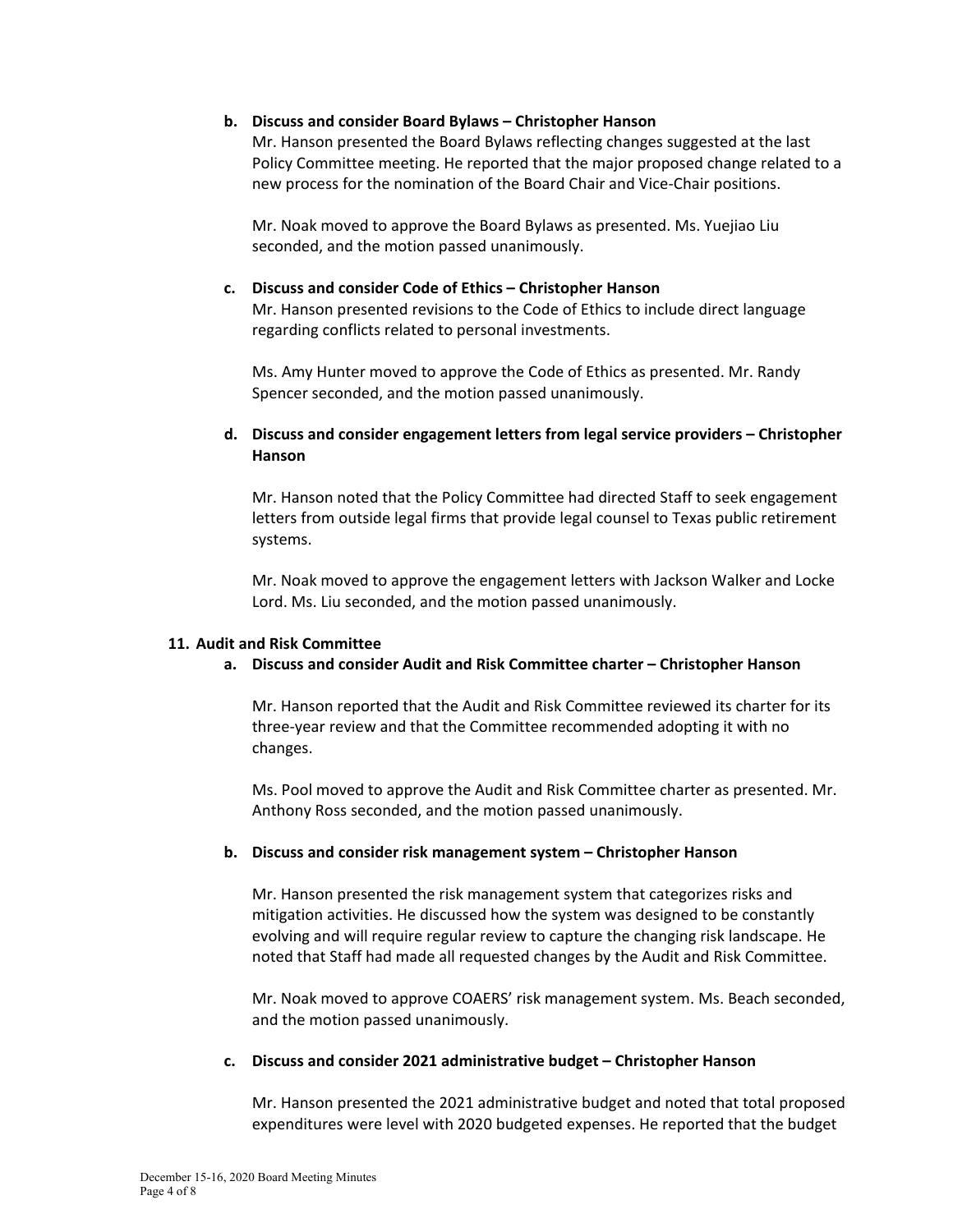assumed that COAERS would remain in a remote environment through 2021. Mr. Hanson discussed how the budget was built with focus on strategic and risk management priorities for 2021 including mission, plan sustainability, risk management, enhancing customer experience, and best practices. Mr. Hanson stated that the proposal also allows for a contingency budget of up to 3% to potentially fund expenses such as a transition of operations back to the offices.

Mr. Ross moved to approve the 2021 administrative budget including pre-approval of the contingency budget with the requirement that the Executive Director notify the Board of any expenditure from the contingency budget. Mr. Noak seconded, and the motion passed unanimously.

The Chair announced the meeting stood in recess at 5:27 pm, noting that it would convene on December 16 at 1:30 pm. There were no objections.

The meeting resumed and was called to order at 1:32 p.m. on December 16, 2020.

The following Trustees were present: Beach, Benson, Canales-Zarate, Hunter, Liu, Merriman, Noak, Pool, Ross, and Spencer.

Chair Canales-Zarate returned to agenda item #4 and asked if there were any visitors who wished to make a public comment. There were none.

*Mr. Van Eenoo arrived at 1:42 p.m.*

## **12. Discuss and consider adoption of the 2021-2023 Strategic Plan – Christopher Hanson**

Mr. Hanson presented the 2021-2023 Strategic Plan which had been updated based on Trustee feedback. Trustees discussed the possibility of more changes based on the report from Global Governance Advisors.

Mr. Spencer moved to adopt the 2021-2023 Strategic Plan with the caveat that Staff revisit the plan in 2021 so that Trustees can incorporate recommendations from GGA. Ms. Liu seconded, and the motion passed unanimously.

## **13. Investment Committee**

## **a. Discuss and consider Premier List for Fixed Income & Cash – David Veal**

Mr. Veal shared the recommendation of the Investment Committee to designate a default cash sweep vehicle with BNY Mellon and establish a USD deposit account there that mirrors the existing structure with Northern Trust.

Mr. Noak moved to approve the Premier List for Fixed Income & Cash. Mr. Ross seconded, and the motion passed unanimously.

## **b. Discuss and consider Premier List for Multi-Asset – David Veal**

Mr. Veal shared the recommendation of the Investment Committee to improve upon the construction of the Multi-Asset allocation, including the associated Premier Lists.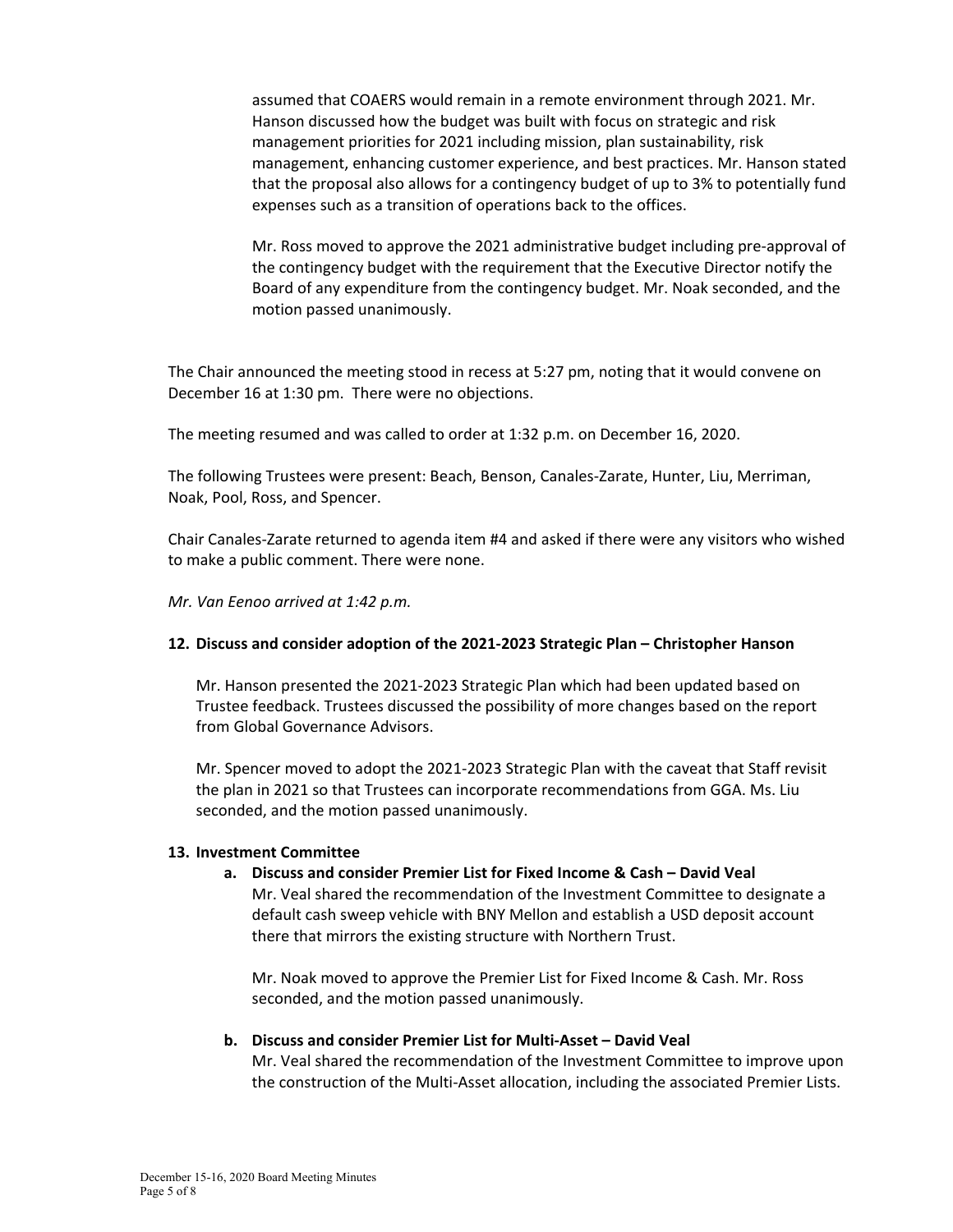Mr. Noak moved to approve the Premier List for Multi-Asset. Ms. Beach seconded, and the motion passed unanimously.

## **c. Discuss and consider funding implementation plans – David Veal**

Mr. Veal presented a funding implementation plan ("Plan A") recommended by the Investment Committee that implement the proposed changes to the Multi-Asset Premier List by funding the proposed Passive 60/40 mandate.

Mr. Veal noted that since the last Investment Committee meeting, the Fund had the best month for performance in the history of the System, which in turn increased the allocation to Global Equities above the Tactical Maximum. As such, Staff reviewed another rebalancing plan ("Plan B") that would augment Plan A by further reducing the total risk of the Fund through an additional reduction in Global Equities.

Staff recommended Plan B, and the Board discussed the merits and risks of both approaches. Mr. Noak moved to approve Funding Implementation Plan B. Mr. Van Eenoo seconded, and the motion passed unanimously.

# **d. Discuss and consider revisions to the Investment Policy Statement and Investment Implementation Policy – David Veal**

Mr. Veal presented the Investment Policy Statement (IPS) and the Investment Implementation Policy (IIP) with revisions to address the five recommendations offered in RVK's Evaluation of Investment Practices report of earlier in the year along with clarifications and updates as recommended by the Investment Committee.

Mr. Noak moved to approve the revised IPS and IIP. Mr. Spencer seconded, and the motion passed unanimously.

#### **e. Discuss and consider 2021 investment resource budget – David Veal**

Mr. Veal presented the Investment Resource budget, for which he noted a continued focus on deriving significant value for the System from investment expenses. Mr. Veal also reviewed the findings of the CEM Benchmarking report which found that COAERS is in the lowest decile for fees among its peer universe.

Mr. Ross moved to approve the 2021 Investment Resource budget. Ms. Hunter seconded, and the motion passed unanimously.

#### **f. Discuss and consider amendment to RVK Service Agreement – Christopher Hanson**

Mr. Hanson presented an amendment to the existing RVK service agreement. He noted that the original agreement provided for two two-year extensions and this amendment would be the first.

Mr. Benson moved to approve the amendment to the service agreement. Ms. Pool seconded, and the motion passed unanimously.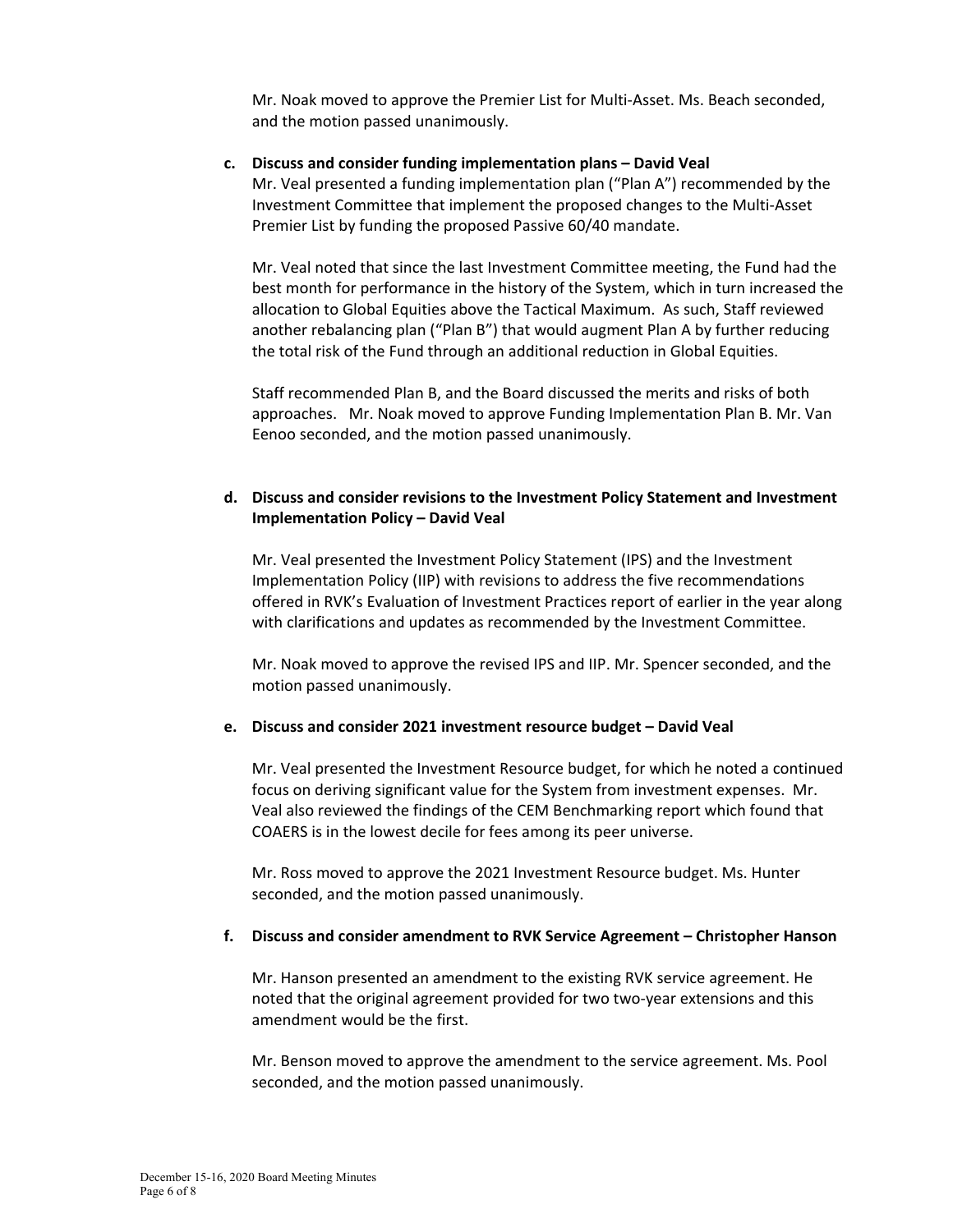#### **14. Benefits and Services Committee**

# **a. Discuss and consider COAERS legislative priorities for the 87th Legislative Session – Christopher Hanson**

Mr. Hanson reported on the recommendation of the Benefits and Services Committee regarding COAERS statement of priorities for the  $87<sup>th</sup>$  Legislative Session. Mr. Hanson noted that staff, counsel, and consultant had reviewed the language at the request of the Committee and approved the following:

*COAERS' highest priority is preserving its ability to fulfill its fiduciary duty for its members. Thus, COAERS will oppose legislation that would, in any way, erode or impair its fiduciary duty, authority, or otherwise negatively affect the System and its members.*

Mr. Noak moved to adopt the COAERS Legislative Priorities for the  $87<sup>th</sup>$  Legislative Session. Ms. Pool seconded, and the motion passed unanimously.

# **b. Discuss and consider amendment to governmental relations agreement – Christopher Hanson**

Mr. Hanson presented the proposed amendment to the 2018 governmental affairs consulting agreement.

Ms. Pool moved to approve the amendment to the governmental affairs consulting agreement. Mr. Ross seconded, and the motion passed unanimously.

## **15. Discuss and consider interest allocation on member deposits for 2020 – Russell Nash**

Mr. Nash reminded Trustees that by Statute and policy, the Board must set the annual interest rate on member deposits.

Mr. Ross moved to adopt the recommendation of GRS Retirement Consulting to set the interest rate allocation at 1.04% on member deposits for 2020. Ms. Beach seconded, and the motion passed unanimously.

#### **16. Discuss and consider Disability Committee Charter – Russell Nash**

Mr. Nash presented the Disability Committee charter for its three-year review. No substantive changes were made; however, language was amended to update the charter and make it consistent with the recently adopted Benefits Operating Procedures.

Mr. Ross moved to adopt the Disability Committee charter as presented. Mr. Merriman seconded, and the motion passed unanimously.

#### *Trustees took a break from 3:08 pm to 3:20 pm.*

# **17. Review and discuss the Executive Director's report on the following matters – Christopher Hanson**

- **a. Update on gubernatorial appointment to State Pension Review Board**
- **b. State minimum educational training requirements**